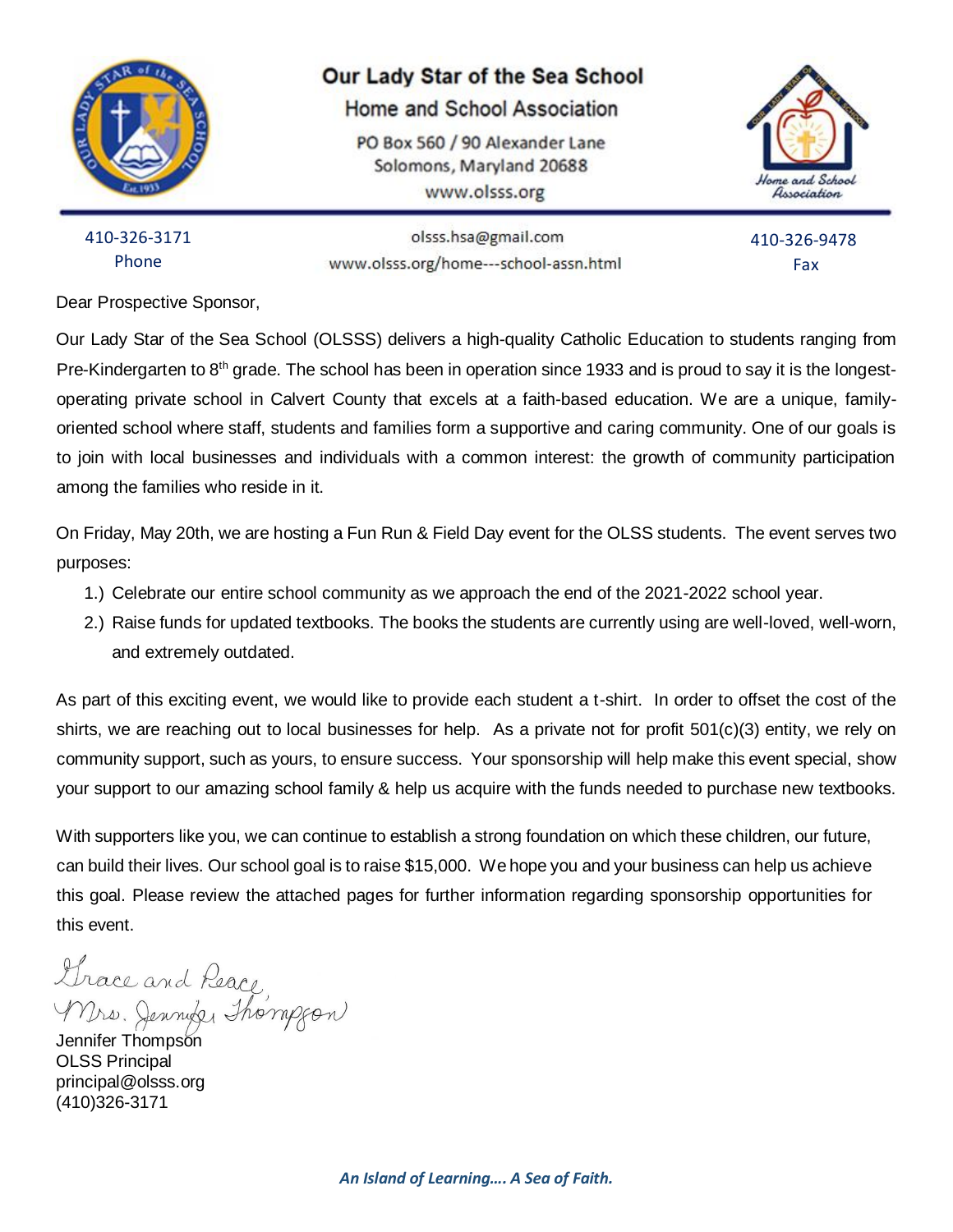# **OLSS SCHOOL FUN RUN & FIELD DAY T-SHIRT SPONSORSHIP FORM**

**Submission Deadline: 4/15/2022**

**T-Shirt Sponsors are open to businesses only.**

**Please choose from one of the event sponsorship levels defined on a separate sheet.**

**Business Name** *(Please write business name as is to appear on advertising***)** Please Print:

| ,我们也不能会在这里,我们也不能会在这里,我们也不能会在这里,我们也不能会在这里,我们也不能会在这里,我们也不能会在这里,我们也不能会不能会不能会。""我们,我们 |       |
|-----------------------------------------------------------------------------------|-------|
| Please Circle Designated Sponsorship: Seahawk Pride                               | Faith |
|                                                                                   |       |
|                                                                                   |       |

### *Thank you for your support!*

*Please be sure to e-mail your logo, as you would like it to appear, in JPEG or PNG form to* 

*[olsss.hsa@gmail.com](mailto:olsss.hsa@gmail.com)*